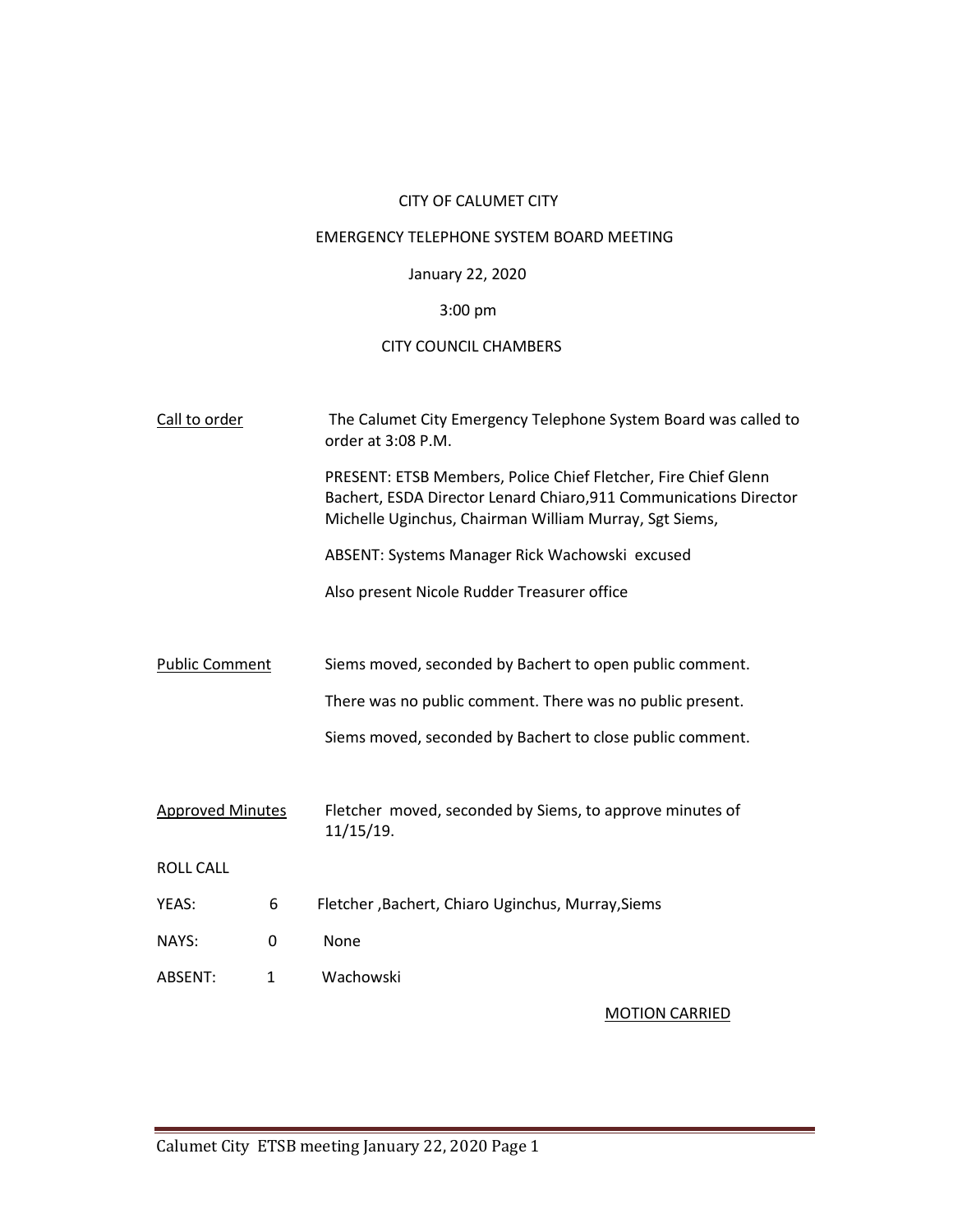### Old Business

Amend bi-laws to change meeting date to third Tuesday of the month.

Murray advised bi-laws state the ETSB board meets once a month, does not have specific day or time. We don't have to change the bi-laws. Motion to withdraw changing bi-laws.

Siems moved, Seconded by Bachert to withdraw the motion.

Motion to change ETSB meeting to third Tuesday of the month at 3p.m..

Siems moved, Seconded by Bachert.

#### ROLL CALL

| YEAS:   | 6                | Fletcher, Bachert, Chiaro, Uginchus, Murray, Siems |
|---------|------------------|----------------------------------------------------|
| NAYS:   | $\mathbf{U}$     | None.                                              |
| ABSENT: | $\blacksquare$ 1 | Wachowski                                          |

### MOTION CARRIED

### New Business

Red Hat Support Renewal

Siems advised this is for the operating system on the server.

Murray advised motion to approve renewal for Red Hat Support on grounds Wachowski approves contract.

Siems moved, Seconded by Chiaro for approval for renewal for Red Hat Support

ROLL CALL

YEAS: 6 Fletcher, Bachert, Chiaro, Uginchus, Murray, Siems

NAYS: 0

ABSENT: 1 Wachowski

## MOTION CARRIED